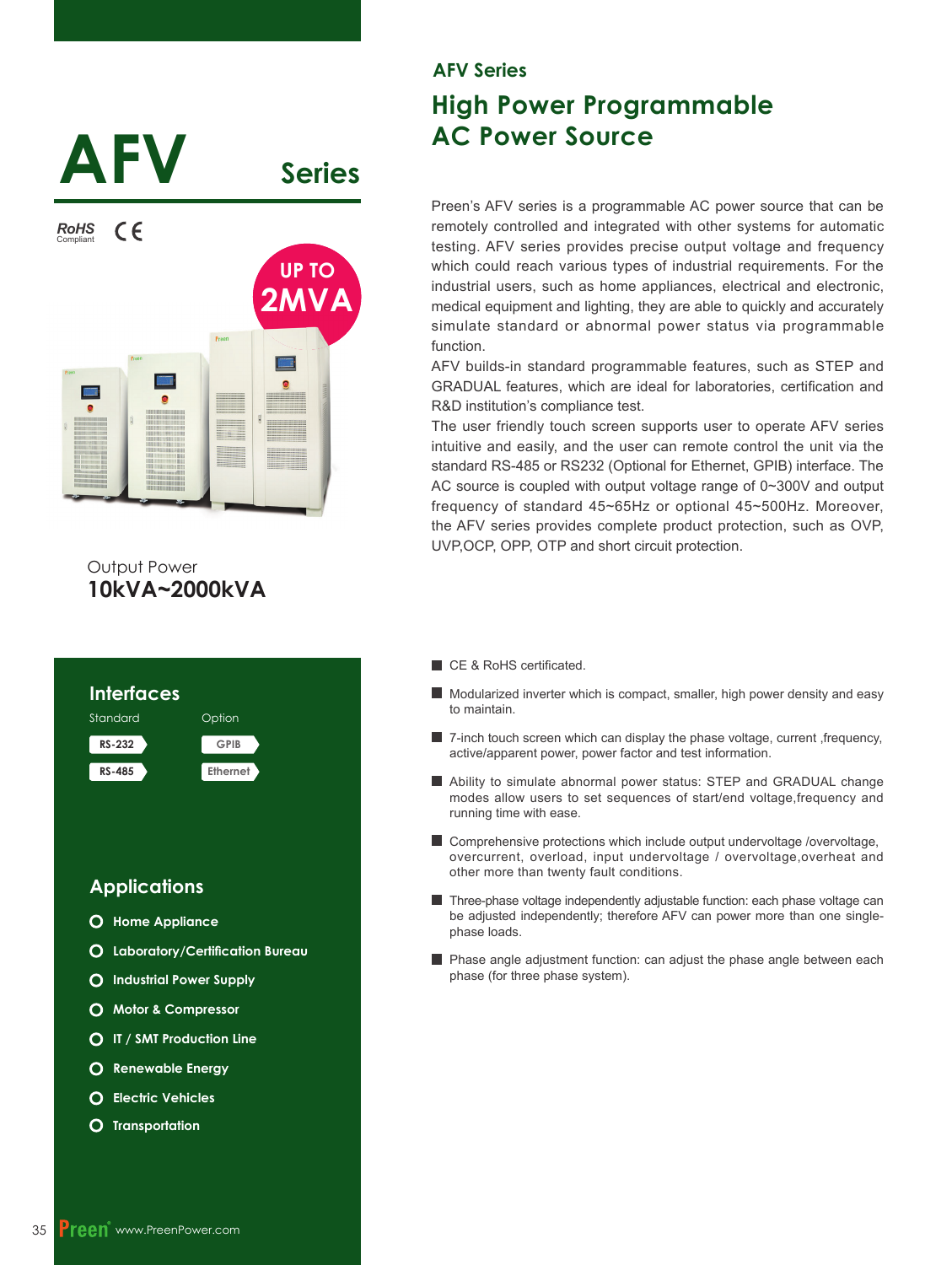#### User-friendly **Touch Screen and Remote Control**



AFV with 7-inch touch screen of intuitive operation, easy to operate, quick setting, easy to use. Through the remote control interface (RS-485 / RS-232 / GPIB / Ethernet), users can set the desired output parameters and monitor the output value.

#### **STEP Mode**



AFV series has the STEP change mode which provides up to 24 sequences and up to 255 cycles. The output voltage, frequency, and running time in each sequence can be set on the touch screen. These functions are widely used in the performance test of electric motor or home appliance load.

#### **GRADUAL Mode**

AFV series has the GRADUAL change mode which provides up to 12 sequences and up to 255 cycles. Through this feature, users are allowed to set the product output, such as start/end output voltage, start/end output frequency and dwell time of performing the GRADUAL feature in each of the adjustable sets, and then the product output will change according to the setting slew rate.

#### **Soft Start Features**  $(Opt.)$



(VVCF)



Soft-start function can effectively reduce the starting current of motor load or inductive load. The users have more flexibility on selection of power capacity and more efficiency on space usage. They can purchase more cost-effective products.

**Three Phase Independent**  Control (Opt.)

Users are allowed to control three-phase output voltage independently. The product can be used as one unit of three-phase power supply or as three units of single-phase power supply.

**Wide Variety of Applications** 



With its high reliability, capability of complex power line simulation and high output power, the AFV series has been widely applied for applications on home appliance, electric vehicle charger, motor, electronics and medical equipment. It is a AC power source suitable from R&D verification to mass production testing.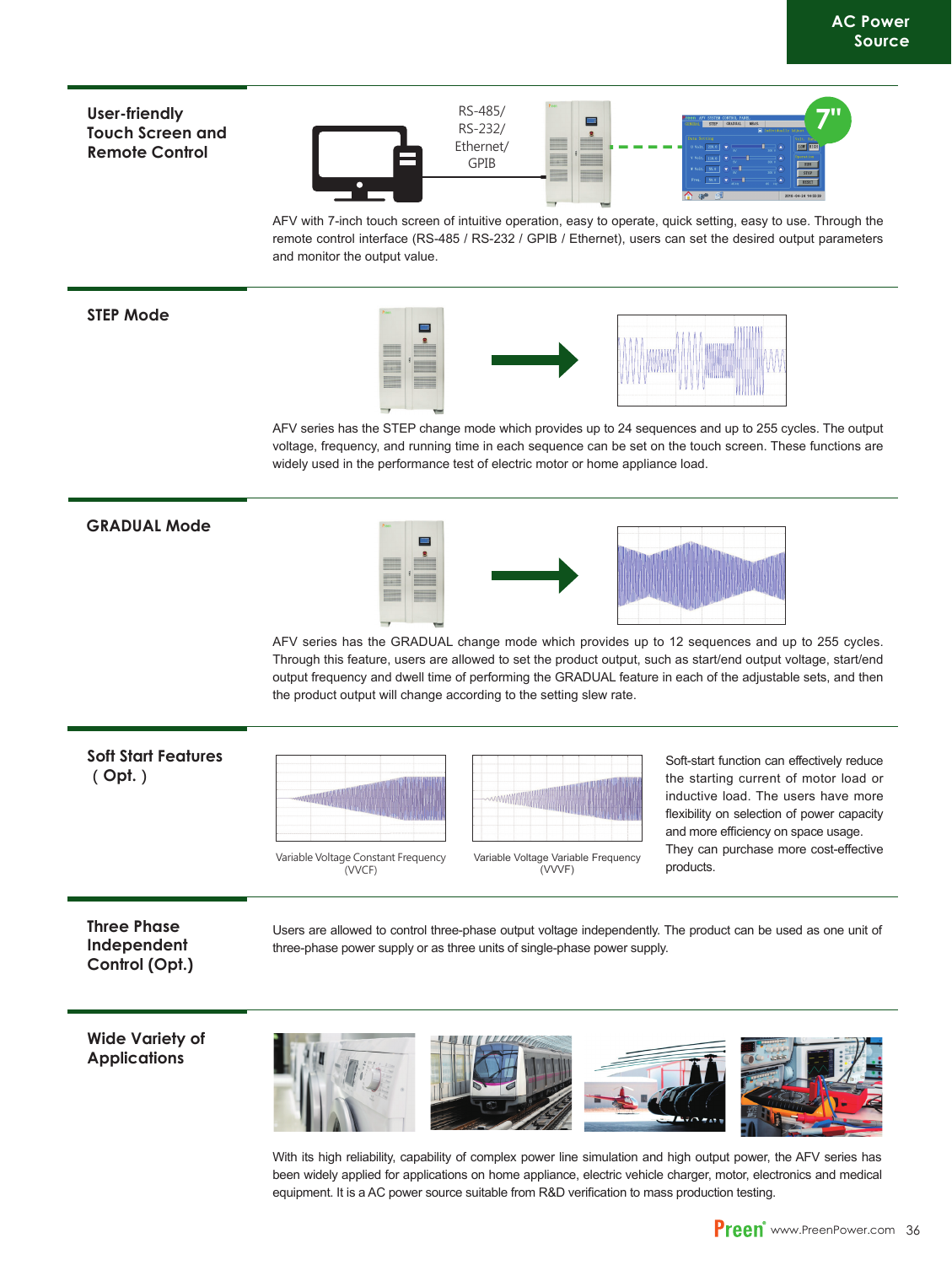#### AFV Series Single-Phase Output (10kVA - 120kVA)

| Model                                              |           | AFV-<br>31010                                                                                                        | AFV-<br>31015         | AFV-<br>31030 | AFV-<br>31045                                         | AFV-<br>31060           | AFV-<br>31080         | AFV-<br>31100                          | AFV-<br>31120 |  |  |  |
|----------------------------------------------------|-----------|----------------------------------------------------------------------------------------------------------------------|-----------------------|---------------|-------------------------------------------------------|-------------------------|-----------------------|----------------------------------------|---------------|--|--|--|
| <b>INPUT</b>                                       |           |                                                                                                                      |                       |               |                                                       |                         |                       |                                        |               |  |  |  |
| Phase                                              |           | 30 / 4 Wire + G                                                                                                      |                       |               |                                                       |                         |                       |                                        |               |  |  |  |
| Voltage <sup>*1</sup>                              |           | 220/380Vac ±15% (option:120/208Vac,277/480Vac,200Vac or 400Vac)                                                      |                       |               |                                                       |                         |                       |                                        |               |  |  |  |
| Frequency                                          |           | $50$ Hz $\pm$ 3Hz or 60Hz $\pm$ 3Hz                                                                                  |                       |               |                                                       |                         |                       |                                        |               |  |  |  |
| Max. Current <sup>*2</sup>                         |           | 18.7A                                                                                                                | 28.1A                 | 56.1A         | 84.2A                                                 | 112.2A                  | 150A                  | 209.7A                                 | 251.7A        |  |  |  |
| <b>Power Factor</b>                                |           | $\geq 0.9$ (Max. Power)<br>$\geq 0.85$ (Max. Power)                                                                  |                       |               |                                                       |                         |                       |                                        |               |  |  |  |
| <b>OUTPUT</b>                                      |           |                                                                                                                      |                       |               |                                                       |                         |                       |                                        |               |  |  |  |
| Power                                              | <b>VA</b> | 10kVA                                                                                                                | 15kVA                 | 30kVA         | 45kVA                                                 | 60kVA                   | 80kVA                 | 100kVA                                 | 120kVA        |  |  |  |
| Phase                                              |           |                                                                                                                      |                       |               |                                                       | 1Ø / 2 Wire + G         |                       |                                        |               |  |  |  |
| Low(V)<br>Voltage                                  |           | 0V-150.0V (L-N)                                                                                                      |                       |               |                                                       |                         |                       |                                        |               |  |  |  |
| Ranges                                             | High(V)   | 0V-300.0V (L-N)                                                                                                      |                       |               |                                                       |                         |                       |                                        |               |  |  |  |
| <b>Voltage Resolution</b>                          |           | 0.1V                                                                                                                 |                       |               |                                                       |                         |                       |                                        |               |  |  |  |
| <b>Voltage Accuracy</b>                            |           | $0.5\%$ F.S. + 4 counts                                                                                              |                       |               |                                                       |                         |                       |                                        |               |  |  |  |
| Frequency Range <sup>*3</sup>                      |           | Standard: $45 \sim 65$ Hz Option: $45 \sim 500$ Hz                                                                   |                       |               |                                                       |                         |                       |                                        |               |  |  |  |
| <b>Frequency Resolution</b>                        |           | $0.1$ Hz                                                                                                             |                       |               |                                                       |                         |                       |                                        |               |  |  |  |
| <b>Frequency Accuracy</b>                          |           | $0.5\%$ F.S. + 4 counts                                                                                              |                       |               |                                                       |                         |                       |                                        |               |  |  |  |
| Max. Current                                       | Low(A)    | 83.3A                                                                                                                | 125A                  | 250A          | 375A                                                  | 500A                    | 666.7A                | 833.3A                                 | 1000A         |  |  |  |
| (RMS)                                              | High(A)   | 41.7A                                                                                                                | 62.5A                 | 125A          | 187.5A                                                | 250A                    | 333.3A                | 416.7A                                 | 500A          |  |  |  |
| Line Regulation                                    |           | $≤ 1%$                                                                                                               |                       |               |                                                       |                         |                       |                                        |               |  |  |  |
| <b>Load Regulation</b>                             |           | $\leq$ 1% (Resistive Load)                                                                                           |                       |               |                                                       |                         |                       |                                        |               |  |  |  |
| Total Harmonic Distortion (THD) <sup>4</sup>       |           | $\leq$ 2% (Resistive Load)                                                                                           |                       |               |                                                       |                         |                       |                                        |               |  |  |  |
| <b>Response Time</b>                               |           | $≤$ 2ms                                                                                                              |                       |               |                                                       |                         |                       |                                        |               |  |  |  |
| <b>MEASUREMENT</b>                                 |           |                                                                                                                      |                       |               |                                                       |                         |                       |                                        |               |  |  |  |
| <b>Voltage Range</b>                               |           | 0V-300.0V                                                                                                            |                       |               |                                                       |                         |                       |                                        |               |  |  |  |
| <b>Voltage Resolution</b>                          |           | 0.1V                                                                                                                 |                       |               |                                                       |                         |                       |                                        |               |  |  |  |
| <b>Voltage Accuracy</b>                            |           |                                                                                                                      |                       |               |                                                       | $0.5\%$ F.S. + 4 counts |                       |                                        |               |  |  |  |
| <b>Frequency Range</b>                             |           |                                                                                                                      |                       |               |                                                       | 45.0-500.0Hz            |                       |                                        |               |  |  |  |
| <b>Frequency Resolution</b>                        |           |                                                                                                                      |                       |               |                                                       | $0.1$ Hz                |                       |                                        |               |  |  |  |
| <b>Frequency Accuracy</b>                          |           |                                                                                                                      |                       |               |                                                       | 0.5% F.S.+4 counts      |                       |                                        |               |  |  |  |
| <b>Current Range (RMS)</b>                         |           | $0 - 83.3A$                                                                                                          | $0 - 125A$            | $0 - 250A$    | $0 - 375A$                                            | $0 - 500A$              | $0 - 666.7A$          | $0 - 833.3A$                           | $0 - 1000A$   |  |  |  |
| <b>Current Resolution (RMS)</b>                    |           | 0.1A                                                                                                                 |                       |               |                                                       |                         |                       |                                        |               |  |  |  |
| <b>Current Accuracy (RMS)</b>                      |           | 0.5% F.S.+4 counts                                                                                                   |                       |               |                                                       |                         |                       |                                        |               |  |  |  |
| Power Range                                        |           | $0 - 10$ kW<br>0 - 15kW<br>0 - 30kW<br>$0 - 45$ kW<br>$0 - 60$ kW<br>$0 - 80$ kW<br>0 - 100kW<br>0 - 120kW           |                       |               |                                                       |                         |                       |                                        |               |  |  |  |
| <b>Power Resolution</b>                            |           | 0.1kW                                                                                                                |                       |               |                                                       |                         |                       |                                        |               |  |  |  |
| <b>Power Accuracy</b>                              |           |                                                                                                                      |                       |               |                                                       | 1% F.S.+6 counts        |                       |                                        |               |  |  |  |
| <b>GENERAL</b>                                     |           |                                                                                                                      |                       |               |                                                       |                         |                       |                                        |               |  |  |  |
| <b>Efficiency</b>                                  |           | ≥90% at Max. Power<br>≥85% at Max. Power                                                                             |                       |               |                                                       |                         |                       |                                        |               |  |  |  |
| HMI                                                |           | Touch Screen, 7" Color TFT LCD                                                                                       |                       |               |                                                       |                         |                       |                                        |               |  |  |  |
| Program Mode                                       |           | STEP: 24 sets / 255 cycles. (Volt./Freg./Time)<br>GRADUAL: 12 sets / 255 cycles. (Volt./Freg./Time)                  |                       |               |                                                       |                         |                       |                                        |               |  |  |  |
| Protection                                         |           | Input: N.F.B, Over Voltage, Under Voltage,<br>Output : Over Voltage, Over Current, Reverse Current, Over Temperature |                       |               |                                                       |                         |                       |                                        |               |  |  |  |
| <b>Remote Interface</b>                            |           |                                                                                                                      |                       |               | Standard: RS-485/RS-422/RS-232 Option: GPIB, Ethernet |                         |                       |                                        |               |  |  |  |
| <b>Opertional Temperature</b>                      |           | $0^{\circ}$ C~45 $^{\circ}$ C                                                                                        |                       |               |                                                       |                         |                       |                                        |               |  |  |  |
| Humidity                                           |           | 0~90% (Non condensing)                                                                                               |                       |               |                                                       |                         |                       |                                        |               |  |  |  |
| Altitude                                           |           | < 1,500m                                                                                                             |                       |               |                                                       |                         |                       |                                        |               |  |  |  |
| Dimensions (H $\times$ W $\times$ D) <sup>*5</sup> |           | 1045 x 600 x<br>1800 x 1050 x<br>1440 x 600 x 840 mm<br>1645 x 800 x 840 mm<br>970 mm<br>840 mm                      |                       |               |                                                       |                         | 1900 x 1150 x 1240 mm |                                        |               |  |  |  |
|                                                    |           | 41.1 x 23.6 x<br>33.1lbs                                                                                             | 56.7 x 23.6 x 33.1lbs |               |                                                       | 64.8 x 31.5 x 33.1lbs   |                       | 70.9 x 41.3 x<br>74.8 x 45.3 x 48.8lbs |               |  |  |  |
| Weight <sup>*5</sup>                               |           | 230kg                                                                                                                | 280kg                 | 450kg         | 580kg                                                 | 670kg                   | 750kg                 | 940kg                                  | 1100kg        |  |  |  |
|                                                    |           | 507.2lbs                                                                                                             | 617.4lbs              | 992.3lbs      | 1278.9lbs                                             | 1477.4lbs               | 1653.8lbs             | 2072.7lbs                              | 2425.5lbs     |  |  |  |

\*1 200V and 400V input options are 30 / 3 Wire + G. Please contact us for other input voltage specifications. \*2 The max. current is based on rated input voltage of 220/380V.

\*3 For 45~500Hz option, please contact us for output power characteristic curve. \*4 When the output voltage is at Low : 90 - 140V or High 180 - 280V with load power factor of 1.

\*5 Dimensions and weight are for input voltage 220/380V. Please contact us for dimensions and weight for other input voltage.

\* All specifications are subject to change without notice. The specifications are tested at ambient temperature of 25°C ± 5°C.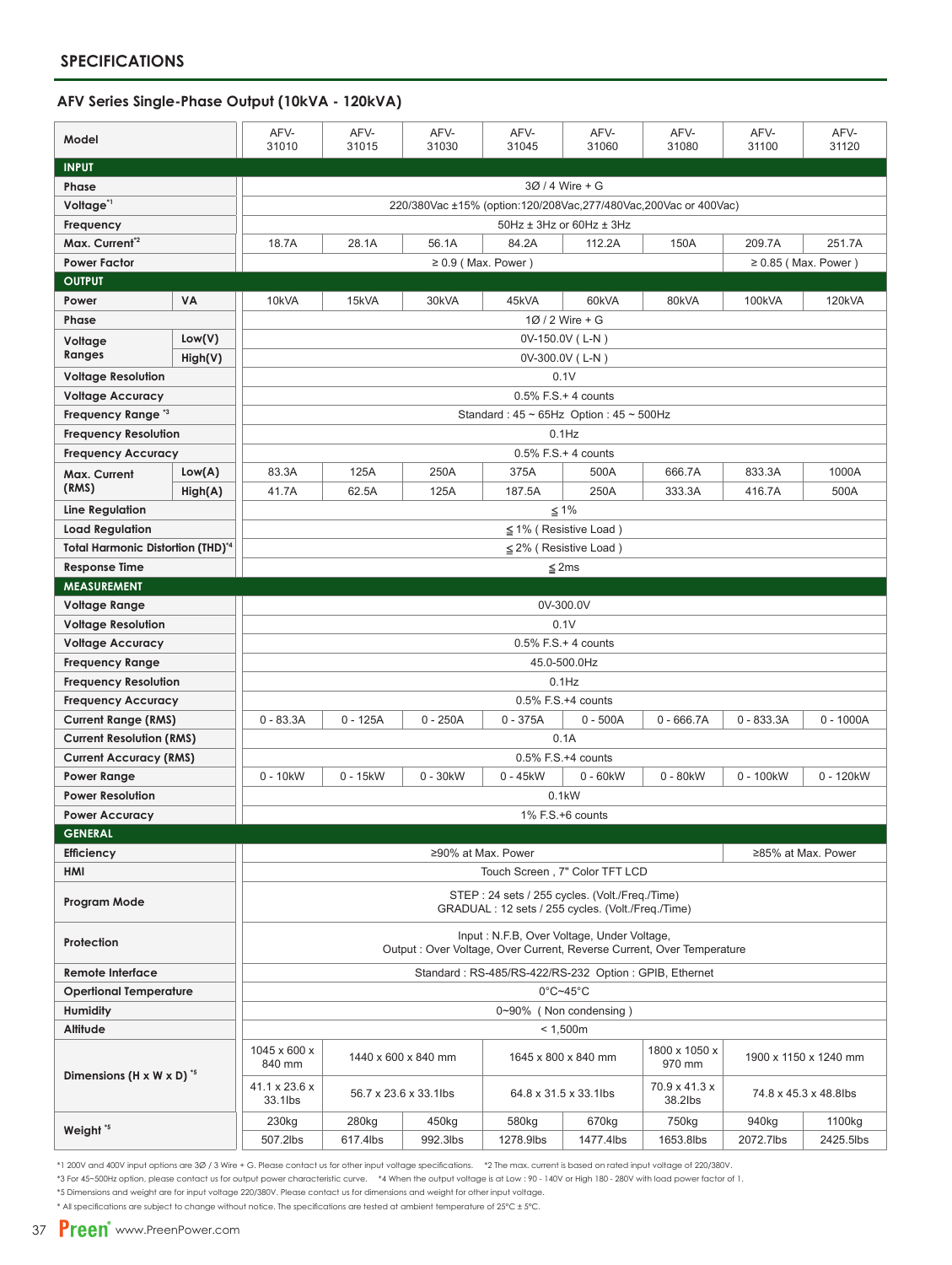#### AFV Series Three-Phase Output (10kVA - 120kVA)

| Model                                                                |         | AFV-<br>33010                                                                                                       | AFV-<br>33015 | AFV-<br>33030           | AFV-<br>33045            | AFV-<br>33060                             | AFV-<br>33080            | AFV-<br>33100            | AFV-<br>33120            |  |  |  |
|----------------------------------------------------------------------|---------|---------------------------------------------------------------------------------------------------------------------|---------------|-------------------------|--------------------------|-------------------------------------------|--------------------------|--------------------------|--------------------------|--|--|--|
| <b>INPUT</b>                                                         |         |                                                                                                                     |               |                         |                          |                                           |                          |                          |                          |  |  |  |
| Phase                                                                |         |                                                                                                                     |               |                         |                          | 30 / 4 Wire + G (option: 30 / 3 Wire + G) |                          |                          |                          |  |  |  |
| Voltage <sup>*1</sup>                                                |         | 220/380Vac ±15% (option: 120/208Vac, 277/480Vac, 240Vac, 200Vac or 400Vac)                                          |               |                         |                          |                                           |                          |                          |                          |  |  |  |
| Frequency                                                            |         |                                                                                                                     |               |                         |                          | 50Hz±3Hz or 60Hz±3Hz                      |                          |                          |                          |  |  |  |
| Max. Current <sup>*2</sup>                                           |         | 18.7A                                                                                                               | 28.1A         | 56.1A                   | 84.2A                    | 112.2A                                    | 150A                     | 209.7A                   | 251.7A                   |  |  |  |
| <b>Power Factor</b>                                                  |         |                                                                                                                     |               | $\geq 0.9$ (Max. Power) |                          |                                           |                          | $\geq$ 0.85 (Max. Power) |                          |  |  |  |
| <b>OUTPUT</b>                                                        |         |                                                                                                                     |               |                         |                          |                                           |                          |                          |                          |  |  |  |
| Power                                                                | (VA)    | 10kVA                                                                                                               | 15kVA         | 30kVA                   | 45kVA                    | 60kVA                                     | 80kVA                    | 100kVA                   | 120kVA                   |  |  |  |
| Phase                                                                |         |                                                                                                                     |               |                         |                          | 3Ø / 4 Wire + G                           |                          |                          |                          |  |  |  |
| Low(V)                                                               |         |                                                                                                                     |               |                         | 0V-150.0V (L-N)          |                                           |                          |                          |                          |  |  |  |
| <b>Voltage Ranges</b>                                                | High(V) | 0V-300.0V (L-N)                                                                                                     |               |                         |                          |                                           |                          |                          |                          |  |  |  |
| <b>Voltage Resolution</b>                                            |         | 0.1V                                                                                                                |               |                         |                          |                                           |                          |                          |                          |  |  |  |
| <b>Voltage Accuracy</b>                                              |         | $0.5\%$ F.S. $+4$ counts                                                                                            |               |                         |                          |                                           |                          |                          |                          |  |  |  |
| Frequency Range <sup>3</sup>                                         |         | Standard: 45~65Hz Option: 45-500Hz                                                                                  |               |                         |                          |                                           |                          |                          |                          |  |  |  |
| <b>Frequency Resolution</b>                                          |         | $0.1$ Hz                                                                                                            |               |                         |                          |                                           |                          |                          |                          |  |  |  |
| <b>Frequency Accuracy</b>                                            |         | 0.5% F.S.+4counts                                                                                                   |               |                         |                          |                                           |                          |                          |                          |  |  |  |
|                                                                      | Low(A)  | 27.8A                                                                                                               | 41.7A         | 83.3A                   | 125A                     | 166.7A                                    | 222.2A                   | 277.8A                   | 333.3A                   |  |  |  |
| Max. Current (RMS)                                                   | High(A) | 13.9A                                                                                                               | 20.8A         | 41.7A                   | 62.5A                    | 83.3A                                     | 111.1A                   | 138.9A                   | 166.7A                   |  |  |  |
| Line Regulation                                                      |         | $\leq 1\%$                                                                                                          |               |                         |                          |                                           |                          |                          |                          |  |  |  |
| <b>Load Regulation</b>                                               |         | $\leq$ 1% (Resistive Load)                                                                                          |               |                         |                          |                                           |                          |                          |                          |  |  |  |
|                                                                      |         | $\leq$ 2% (Resistive Load)                                                                                          |               |                         |                          |                                           |                          |                          |                          |  |  |  |
| Total Harmonic Distortion(THD) <sup>*4</sup><br><b>Response Time</b> |         | $\leq$ 2ms                                                                                                          |               |                         |                          |                                           |                          |                          |                          |  |  |  |
| <b>MEASUREMENT</b>                                                   |         |                                                                                                                     |               |                         |                          |                                           |                          |                          |                          |  |  |  |
| Voltage Range                                                        |         | 0V-300.0V                                                                                                           |               |                         |                          |                                           |                          |                          |                          |  |  |  |
| <b>Voltage Resolution</b>                                            |         | 0.1V                                                                                                                |               |                         |                          |                                           |                          |                          |                          |  |  |  |
| <b>Voltage Accuracy</b>                                              |         | 0.5% F.S.+4 counts                                                                                                  |               |                         |                          |                                           |                          |                          |                          |  |  |  |
| <b>Frequency Range</b>                                               |         |                                                                                                                     |               |                         | 45.0-500.0Hz             |                                           |                          |                          |                          |  |  |  |
| <b>Frequency Resolution</b>                                          |         |                                                                                                                     |               |                         | $0.1$ Hz                 |                                           |                          |                          |                          |  |  |  |
| <b>Frequency Accuracy</b>                                            |         |                                                                                                                     |               |                         | 0.5% F.S.+4 counts       |                                           |                          |                          |                          |  |  |  |
| <b>Current Range(RMS)</b>                                            |         | $0 - 27.8A$                                                                                                         | $0 - 41.7A$   | $0 - 83.3A$             | 0 - 125A                 | $0 - 166.7A$                              | $0 - 222.2A$             | $0 - 277.8A$             | $0 - 333.3A$             |  |  |  |
| <b>Current Resolution(RMS)</b>                                       |         |                                                                                                                     |               |                         |                          | 0.1A                                      |                          |                          |                          |  |  |  |
| Current Accuracy(RMS)                                                |         |                                                                                                                     |               |                         | $0.5\%$ F.S. $+4$ counts |                                           |                          |                          |                          |  |  |  |
| <b>Power Range</b>                                                   |         | $0 - 10$ kW                                                                                                         | $0 - 15kW$    | $0 - 30$ kW             | $0 - 45$ kW              | $0 - 60$ kW                               | $0 - 80$ kW              | 0 - 100kW                | 0 - 120kW                |  |  |  |
| <b>Power Resolution</b>                                              |         |                                                                                                                     |               |                         | 0.1kW                    |                                           |                          |                          |                          |  |  |  |
| <b>Power Accuracy</b>                                                |         | 1% F.S.+6 counts                                                                                                    |               |                         |                          |                                           |                          |                          |                          |  |  |  |
| <b>GENERAL</b>                                                       |         |                                                                                                                     |               |                         |                          |                                           |                          |                          |                          |  |  |  |
| Efficiency                                                           |         |                                                                                                                     |               | ≥90% at Max. Power      |                          |                                           |                          | ≥0.85 at Max. Power      |                          |  |  |  |
| HMI                                                                  |         | Touch Screen, 7" Color TFT LCD                                                                                      |               |                         |                          |                                           |                          |                          |                          |  |  |  |
| Program Mode                                                         |         | STEP: 24 sets / 255 cycles. (Volt./Freq./Time)<br>GRADUAL: 12 sets / 255 cycles. (Volt./Freq./Time)                 |               |                         |                          |                                           |                          |                          |                          |  |  |  |
| Protection                                                           |         | Input: N.F.B, Over Voltage, Under Voltage,<br>Output: Over Voltage, Over Current, Reverse Current, Over Temperature |               |                         |                          |                                           |                          |                          |                          |  |  |  |
| Remote Interface                                                     |         | Standard: RS-485/RS-422/RS-232 Option: GPIB, Ethernet                                                               |               |                         |                          |                                           |                          |                          |                          |  |  |  |
| <b>Opertional Temperature</b>                                        |         | $0^{\circ}$ C~45 $^{\circ}$ C                                                                                       |               |                         |                          |                                           |                          |                          |                          |  |  |  |
| <b>Humidity</b>                                                      |         | 0~90% (Non condensing)                                                                                              |               |                         |                          |                                           |                          |                          |                          |  |  |  |
| Altitude                                                             |         | < 1,500m                                                                                                            |               |                         |                          |                                           |                          |                          |                          |  |  |  |
| Dimensions (H $\times$ W $\times$ D) <sup>5</sup>                    |         | 1045 x 600 x<br>840 mm                                                                                              |               | 1440 x 600 x 840 mm     | 1645 x 800 x 840 mm      |                                           | 1800 x 1050 x 970 mm     |                          | 1900 x 1150 x<br>1240 mm |  |  |  |
|                                                                      |         | 41.1 x 23.6 x<br>33.1lbs                                                                                            |               | 56.7 x 23.6 x 33.1lbs   | 64.8 x 31.5 x 33.1lbs    |                                           | 70.9 x 41.3 x<br>38.2lbs |                          | 74.8 x 45.3 x<br>48.8lbs |  |  |  |
| Weight <sup>*5</sup>                                                 |         | 280kg                                                                                                               | 305kg         | 400kg                   | 560kg                    | 670kg                                     | 1000kg                   | 1170kg                   | 1450kg                   |  |  |  |
|                                                                      |         | 617.4lbs                                                                                                            | 672.53lbs     | 882lbs                  | 1234.8lbs                | 1477.4lbs                                 | 2205lbs                  | 2579.85lbs               | 3197.3lbs                |  |  |  |

\*1 200V and 400V input options are 30 / 3 Wire + G. Please contact us for other input voltage specifications. \*2 The max. current is based on rated input voltage of 220/380V.<br>\*3 For 45~500Hz option, please contact us for o

\* All specifications are subject to change without notice. The specifications are tested at ambient temperature of 25°C ± 5°C.

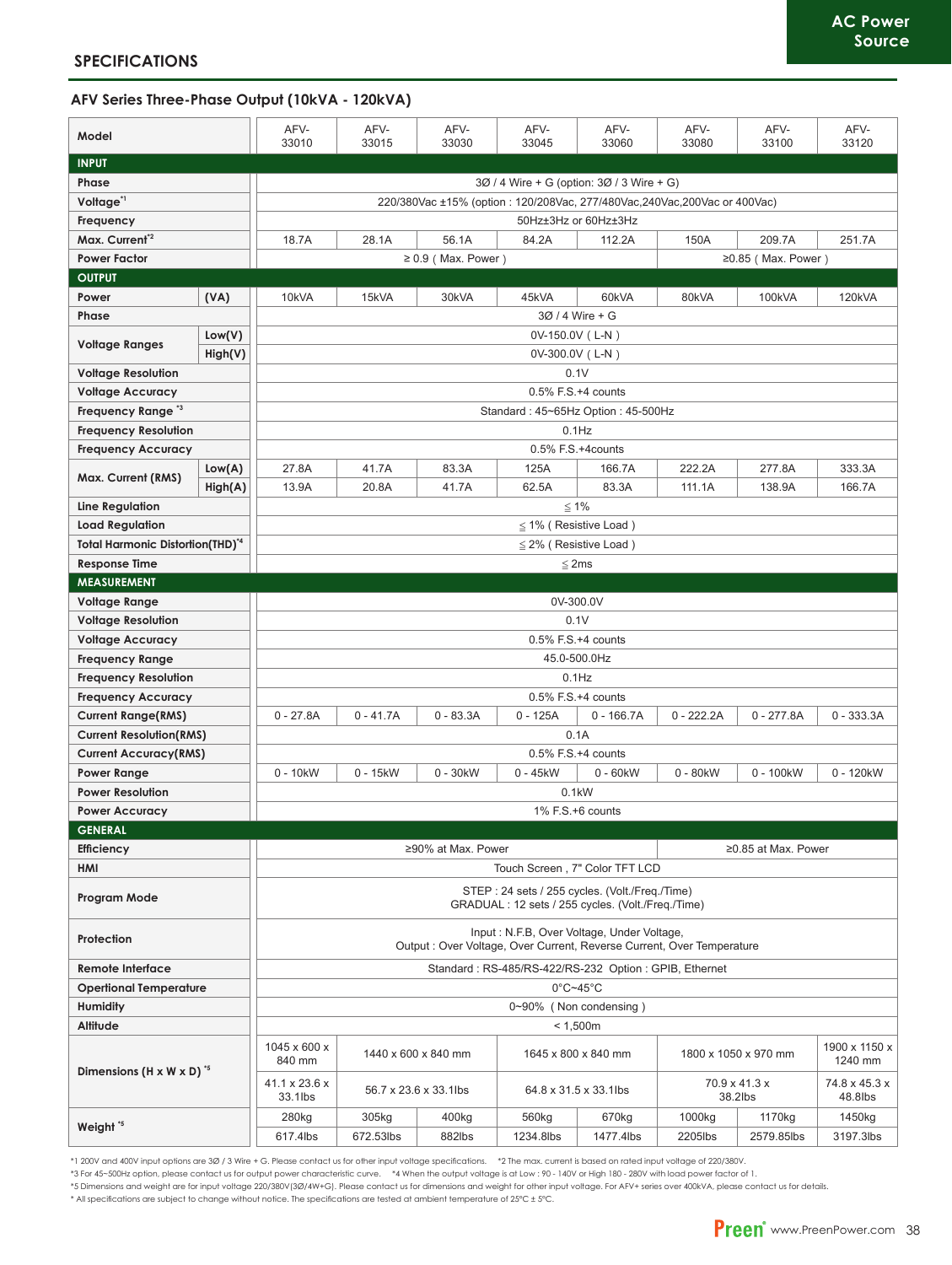#### AFV Series Three-Phase Output (160kVA - 1600kVA)

| Model                                              |          | AFV-<br>33160                                                                                                        | AFV-<br>33240                                                                                                                     | AFV-<br>33300 | AFV-<br>33400 | AFV-<br>33500            | AFV-<br>33640                             | AFV-<br>33800 | AFV-<br>331000                                                                      | AFV-<br>331200         | AFV-<br>331600 |  |  |
|----------------------------------------------------|----------|----------------------------------------------------------------------------------------------------------------------|-----------------------------------------------------------------------------------------------------------------------------------|---------------|---------------|--------------------------|-------------------------------------------|---------------|-------------------------------------------------------------------------------------|------------------------|----------------|--|--|
| <b>INPUT</b>                                       |          |                                                                                                                      |                                                                                                                                   |               |               |                          |                                           |               |                                                                                     |                        |                |  |  |
| Phase                                              |          |                                                                                                                      |                                                                                                                                   |               |               |                          | 30 / 4 Wire + G (option: 30 / 3 Wire + G) |               |                                                                                     |                        |                |  |  |
| Voltage <sup>*1</sup>                              |          | 220/380Vac ±15% (option: 277/480Vac, 240Vac or 400Vac)                                                               |                                                                                                                                   |               |               |                          |                                           |               |                                                                                     |                        |                |  |  |
| Frequency                                          |          |                                                                                                                      |                                                                                                                                   |               |               |                          | 50Hz±3Hz or 60Hz±3Hz                      |               |                                                                                     |                        |                |  |  |
| Max. Current <sup>*2</sup>                         |          | 336A                                                                                                                 | 504A                                                                                                                              | 629.1A        | 838.8A        | 1048.5A                  | 1343A                                     | 1677.7A       | 2097.1A                                                                             | 2516.5A                | 3356A          |  |  |
| <b>Power Factor</b>                                |          |                                                                                                                      |                                                                                                                                   |               |               |                          |                                           |               |                                                                                     |                        |                |  |  |
| <b>OUTPUT</b>                                      |          |                                                                                                                      |                                                                                                                                   |               |               |                          |                                           |               |                                                                                     |                        |                |  |  |
| Power (VA)                                         |          | 160kVA                                                                                                               | 240kVA                                                                                                                            | 300kVA        | 400kVA        | 500kVA                   | 640kVA                                    | 800kVA        | 1000kVA                                                                             | 1200kVA                | 1600kVA        |  |  |
| Phase                                              |          |                                                                                                                      |                                                                                                                                   |               |               |                          | 3Ø / 4 Wire + G                           |               |                                                                                     |                        |                |  |  |
| Low(V)                                             |          | 0V-150.0V (L-N)                                                                                                      |                                                                                                                                   |               |               |                          |                                           |               |                                                                                     |                        |                |  |  |
| <b>Voltage Ranges</b>                              | High(V)  | 0V-300.0V (L-N)                                                                                                      |                                                                                                                                   |               |               |                          |                                           |               |                                                                                     |                        |                |  |  |
| <b>Voltage Resolution</b>                          |          | 0.1V                                                                                                                 |                                                                                                                                   |               |               |                          |                                           |               |                                                                                     |                        |                |  |  |
| Voltage Accuracy                                   |          | $0.5\%$ F.S. $+4$ counts                                                                                             |                                                                                                                                   |               |               |                          |                                           |               |                                                                                     |                        |                |  |  |
| Frequency Range <sup>3</sup>                       |          | Standard: 45~65Hz Option: 45-500Hz                                                                                   |                                                                                                                                   |               |               |                          |                                           |               |                                                                                     |                        |                |  |  |
| <b>Frequency Resolution</b>                        |          | $0.1$ Hz                                                                                                             |                                                                                                                                   |               |               |                          |                                           |               |                                                                                     |                        |                |  |  |
| <b>Frequency Accuracy</b>                          |          | 0.5% F.S.+4 counts                                                                                                   |                                                                                                                                   |               |               |                          |                                           |               |                                                                                     |                        |                |  |  |
|                                                    | Low(A)   | 444.4A                                                                                                               | 666.7A                                                                                                                            | 833.3A        | 1111.1A       | 1388.9A                  | 1777.8A                                   | 2222.2A       | 2777.8A                                                                             | 3333.3A                | 4444.4A        |  |  |
| Max. Current (RMS)                                 | High(A)  | 222.2A                                                                                                               | 333.3A                                                                                                                            | 416.7A        | 555.6A        | 694.4A                   | 888.9A                                    | 1111.1A       | 1388.9A                                                                             | 1666.7A                | 2222.2A        |  |  |
| Line Regulation                                    |          |                                                                                                                      |                                                                                                                                   |               |               |                          | $\leq 1\%$                                |               |                                                                                     |                        |                |  |  |
| <b>Load Regulation</b>                             |          | $\leq$ 1% (Resistive Load)                                                                                           |                                                                                                                                   |               |               |                          |                                           |               |                                                                                     |                        |                |  |  |
| Total Harmonic Distortion(THD) <sup>*4</sup>       |          | $\leq$ 2% (Resistive Load)                                                                                           |                                                                                                                                   |               |               |                          |                                           |               |                                                                                     |                        |                |  |  |
| <b>Response Time</b>                               |          | $\leq$ 2ms                                                                                                           |                                                                                                                                   |               |               |                          |                                           |               |                                                                                     |                        |                |  |  |
| <b>MEASUREMENT</b>                                 |          |                                                                                                                      |                                                                                                                                   |               |               |                          |                                           |               |                                                                                     |                        |                |  |  |
| <b>Voltage Range</b>                               |          | 0V-300.0V                                                                                                            |                                                                                                                                   |               |               |                          |                                           |               |                                                                                     |                        |                |  |  |
| <b>Voltage Resolution</b>                          |          | 0.1V                                                                                                                 |                                                                                                                                   |               |               |                          |                                           |               |                                                                                     |                        |                |  |  |
| <b>Voltage Accuracy</b>                            |          |                                                                                                                      |                                                                                                                                   |               |               |                          | $0.5\%$ F.S. $+4$ counts                  |               |                                                                                     |                        |                |  |  |
| <b>Frequency Range</b>                             |          |                                                                                                                      |                                                                                                                                   |               |               |                          | 45.0-500.0Hz                              |               |                                                                                     |                        |                |  |  |
| <b>Frequency Resolution</b>                        |          |                                                                                                                      |                                                                                                                                   |               |               |                          | $0.1$ Hz                                  |               |                                                                                     |                        |                |  |  |
| <b>Frequency Accuracy</b>                          |          |                                                                                                                      |                                                                                                                                   |               |               | $0.5\%$ F.S. $+4$ counts |                                           |               |                                                                                     |                        |                |  |  |
| Current Range (RMS)                                |          | $0 - 444.4A$                                                                                                         | $0 - 666.7A$                                                                                                                      | $0 - 833.3A$  |               |                          |                                           |               | 0 - 1111.1A 0 - 1388.9A 0 - 1777.8A 0 - 2222.2A 0 - 2777.8A 0 - 3333.3A 0 - 4444.4A |                        |                |  |  |
| <b>Current Resolution (RMS)</b>                    |          |                                                                                                                      |                                                                                                                                   |               |               |                          | 0.1A                                      |               |                                                                                     |                        |                |  |  |
| <b>Current Accuracy (RMS)</b>                      |          | 0.5% F.S.+4 counts                                                                                                   |                                                                                                                                   |               |               |                          |                                           |               |                                                                                     |                        |                |  |  |
| Power Range                                        |          | 0-160kW                                                                                                              | 0-240kW<br>0 - 300kW<br>$0 - 400$ kW<br>$0 - 640$ kW<br>0 - 800kW<br>$ 0 - 1000$ kW $ 0 - 1200$ kW $ 0 - 1600$ kW<br>$0 - 500$ kW |               |               |                          |                                           |               |                                                                                     |                        |                |  |  |
| <b>Power Resolution</b>                            |          | 0.1kW                                                                                                                |                                                                                                                                   |               |               |                          |                                           |               |                                                                                     |                        |                |  |  |
| <b>Power Accuracy</b>                              |          |                                                                                                                      |                                                                                                                                   |               |               |                          | 1% F.S.+6 counts                          |               |                                                                                     |                        |                |  |  |
| <b>GENERAL</b>                                     |          |                                                                                                                      |                                                                                                                                   |               |               |                          |                                           |               |                                                                                     |                        |                |  |  |
| Efficiency                                         |          | $\geq 0.85$ at Max. Power                                                                                            |                                                                                                                                   |               |               |                          |                                           |               |                                                                                     |                        |                |  |  |
| HMI                                                |          | Touch Screen, 7" Color TFT LCD                                                                                       |                                                                                                                                   |               |               |                          |                                           |               |                                                                                     |                        |                |  |  |
| Program Mode                                       |          | STEP: 24 sets / 255 cycles. (Volt./Freg./Time)<br>GRADUAL: 12 sets / 255 cycles. (Volt./Freq./Time)                  |                                                                                                                                   |               |               |                          |                                           |               |                                                                                     |                        |                |  |  |
| Protection                                         |          | Input: N.F.B, Over Voltage, Under Voltage,<br>Output: Over Voltage, Over Current, Reverse Current, Over Temperature. |                                                                                                                                   |               |               |                          |                                           |               |                                                                                     |                        |                |  |  |
| <b>Remote Interface</b>                            |          | Standard: RS-485/RS-422/RS-232 Option: GPIB, Ethernet                                                                |                                                                                                                                   |               |               |                          |                                           |               |                                                                                     |                        |                |  |  |
| <b>Opertional Temperature</b>                      |          | $0^{\circ}$ C~45 $^{\circ}$ C                                                                                        |                                                                                                                                   |               |               |                          |                                           |               |                                                                                     |                        |                |  |  |
| <b>Humidity</b>                                    |          | 0~90% (Non condensing)                                                                                               |                                                                                                                                   |               |               |                          |                                           |               |                                                                                     |                        |                |  |  |
| Altitude                                           | < 1,500m |                                                                                                                      |                                                                                                                                   |               |               |                          |                                           |               |                                                                                     |                        |                |  |  |
| Dimensions (H $\times$ W $\times$ D) <sup>*5</sup> |          | 2050 x<br>6003 x<br>1900 x 1150 x 1240 mm<br>2050 x 3880 x 1539 mm<br>2050 x 4716 x 1520 mm<br>1520 mm               |                                                                                                                                   |               |               |                          |                                           |               | 2200 x 10827 x 1590<br>mm                                                           |                        |                |  |  |
|                                                    |          | 80.7 x<br>236.3 x<br>74.8 x 45.3 x 48.8lbs<br>80.7 x 152.8 x 60.6lbs<br>80.7 x 185.7 x 59.8lbs<br>59.8lbs            |                                                                                                                                   |               |               |                          |                                           |               |                                                                                     | 86.6 x 426.3 x 62.6lbs |                |  |  |
| Weight <sup>*5</sup>                               |          | 1850kg                                                                                                               | 2800kg                                                                                                                            | 3450kg        | 4450kg        | 5550kg                   | 7800kg                                    | 8800kg        | 10550kg                                                                             | 16000kg                | 17600kg        |  |  |
|                                                    |          | 4079.3lbs                                                                                                            | 6174lbs                                                                                                                           | 7607.3lbs     | 9812.3lbs     | 12237.8lbs               | 17199lbs                                  | 19404lbs      | 23262.8lbs                                                                          | 35280lbs               | 38808lbs       |  |  |

\*1 200V and 400V input options are 30 / 3 Wire + G. Please contact us for other input voltage specifications. \*2 The max. current is based on rated input voltage of 220/380V. \*3 For 45~500Hz option, please contact us for output power characteristic curve. \*4 When the output voltage is at Low : 90 - 140V or High 180 - 280V with load power factor of 1.

\*5 Dimensions and weight are for input voltage 220/380V(3Ø/4W+G). Please contact us for dimensions and weight for other input voltage.

\* All specifications are subject to change without notice. The specifications are tested at ambient temperature of 25°C ± 5°C.